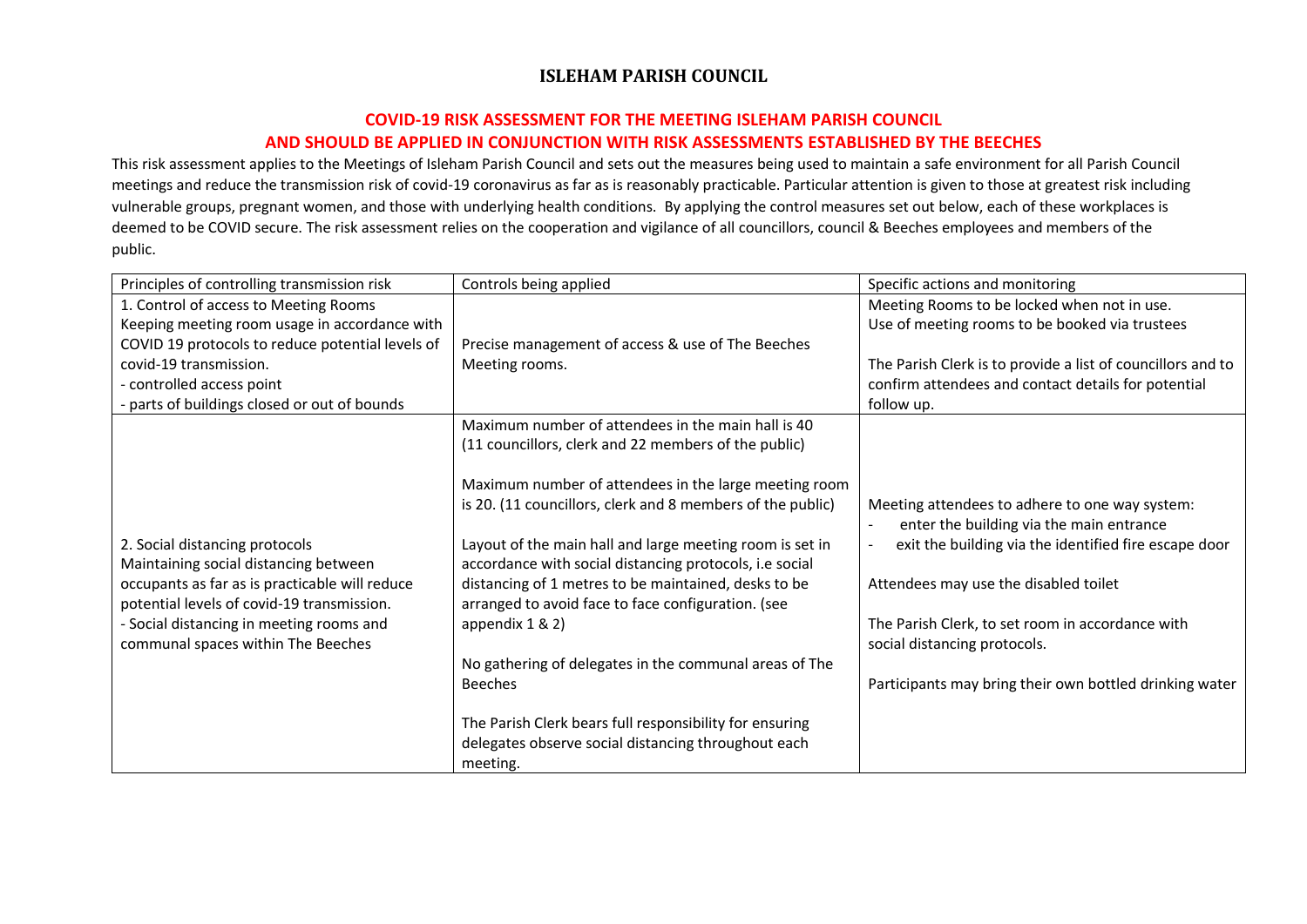| 3. Hygiene and cleaning regimes                                | Soap dispensers & paper towels provided in toilets.        |                                                        |
|----------------------------------------------------------------|------------------------------------------------------------|--------------------------------------------------------|
| Encouraging and facilitating good personal                     |                                                            | The Parish clerk will provide attendees with anti-bio  |
| hygiene techniques and operating a                             | The Beeches to provide hand sanitiser as required.         | spray & cloths to wipe down work surfaces & touch      |
| comprehensive cleaning regime will help to                     | High Touch points and equipment in Meeting rooms to be     | points.                                                |
| reduce                                                         | cleaned after each meeting.                                |                                                        |
| potential levels of covid-19 transmission.                     |                                                            | Contract Cleaner will have access in between the       |
| - Hand washing                                                 | A 72 hour break will be allowed in between meetings.       | meetings                                               |
| - Hand sanitisers                                              |                                                            |                                                        |
| - Room cleaning & hygiene                                      | The Parish clerk to provide own projector and other        |                                                        |
| - Kitchen / Refreshment                                        | equipment and to remove these from site at the end of      |                                                        |
|                                                                | the meeting.                                               |                                                        |
| 4. Use of PPE                                                  | Use of PPE onsite is not mandated at the time of writing   | Use of PPE (face masks) onsite in meeting rooms and    |
| Using suitable PPE in the correct manner will                  | this document. This will be updated if regulations change. | communal areas will be mandated for all attendees      |
| reduce potential levels of covid-19 transmission.              |                                                            |                                                        |
|                                                                | PPE must NOT be disposed of on site                        | PPE will not be supplied to attendees and must NOT be  |
|                                                                |                                                            | disposed of on site.                                   |
|                                                                |                                                            | The Clerk and Chair of the Parish council will be      |
|                                                                |                                                            | responsible for:                                       |
|                                                                | Covid19 aware signage in place inside The Beeches          | managing their meeting and monitoring protocols        |
| 5. Information and instruction                                 |                                                            | ensure measures are being adhered to.                  |
| Maintaining a high level of awareness of the                   | Track and Trace - The Parish Clerk will be required to     |                                                        |
| sensible precautions to adhere to, will help to                | provide contact list of all meeting attendees.             | A copy of this Risk Assessment will be provided to the |
| reduce potential levels of covid-19 transmission.<br>- Signage | If the Parish Clerk becomes aware of any attendees         | attendees in advance of the start of each meeting      |
|                                                                | reporting symptoms or being quarantined for C-             |                                                        |
| - Track and Trace                                              | 19 post-event they must immediately inform the Beeches     | Track and Trace - attendees to register their          |
| - Adherence to Guidelines                                      | Trustees.                                                  | attendance using the track & Trace QR code             |
|                                                                |                                                            |                                                        |
|                                                                |                                                            | Any non-compliance could result in the dispersal of a  |
|                                                                |                                                            | meeting in progress                                    |
| 6. Emergency procedures                                        | A copy of Emergency Procedures will be clearly displayed   | Beeches managers to ensure that all                    |
| Maintaining adequate emergency arrangements                    | in all Meeting Rooms                                       | Emergency Procedures are up to date and clearly        |
| is essential for the safe usage of buildings and               |                                                            | displayed.                                             |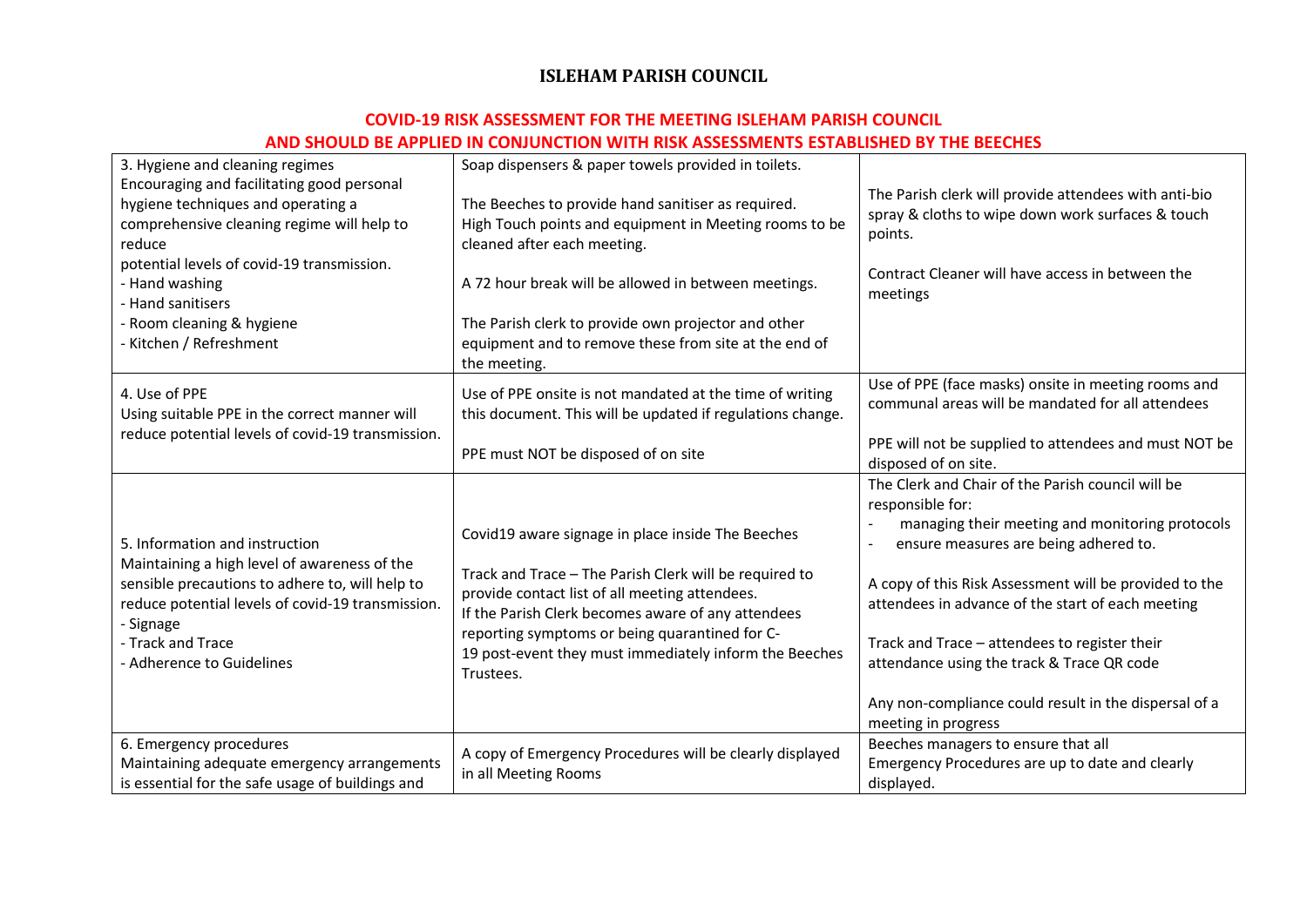| l will allow the continuation of essential covid-19 | Any update for the day will be communicated with the |
|-----------------------------------------------------|------------------------------------------------------|
| service delivery.                                   | Parish Clerk.                                        |
| - fire and assembly point                           | Please note: No First Aiders on site                 |
| l - first aid provision                             |                                                      |

| Date of issue:                                | $11^{th}$ May 2021                               |
|-----------------------------------------------|--------------------------------------------------|
| Date of review:                               | 17 <sup>th</sup> June 2021 (Weekly intervals)    |
|                                               | Richard Liddington Parish Clerk                  |
| Compiled by                                   | <b>Richard Radcliffe Chair of Parish Council</b> |
| <b>Disseminated to Parish Councillors on:</b> |                                                  |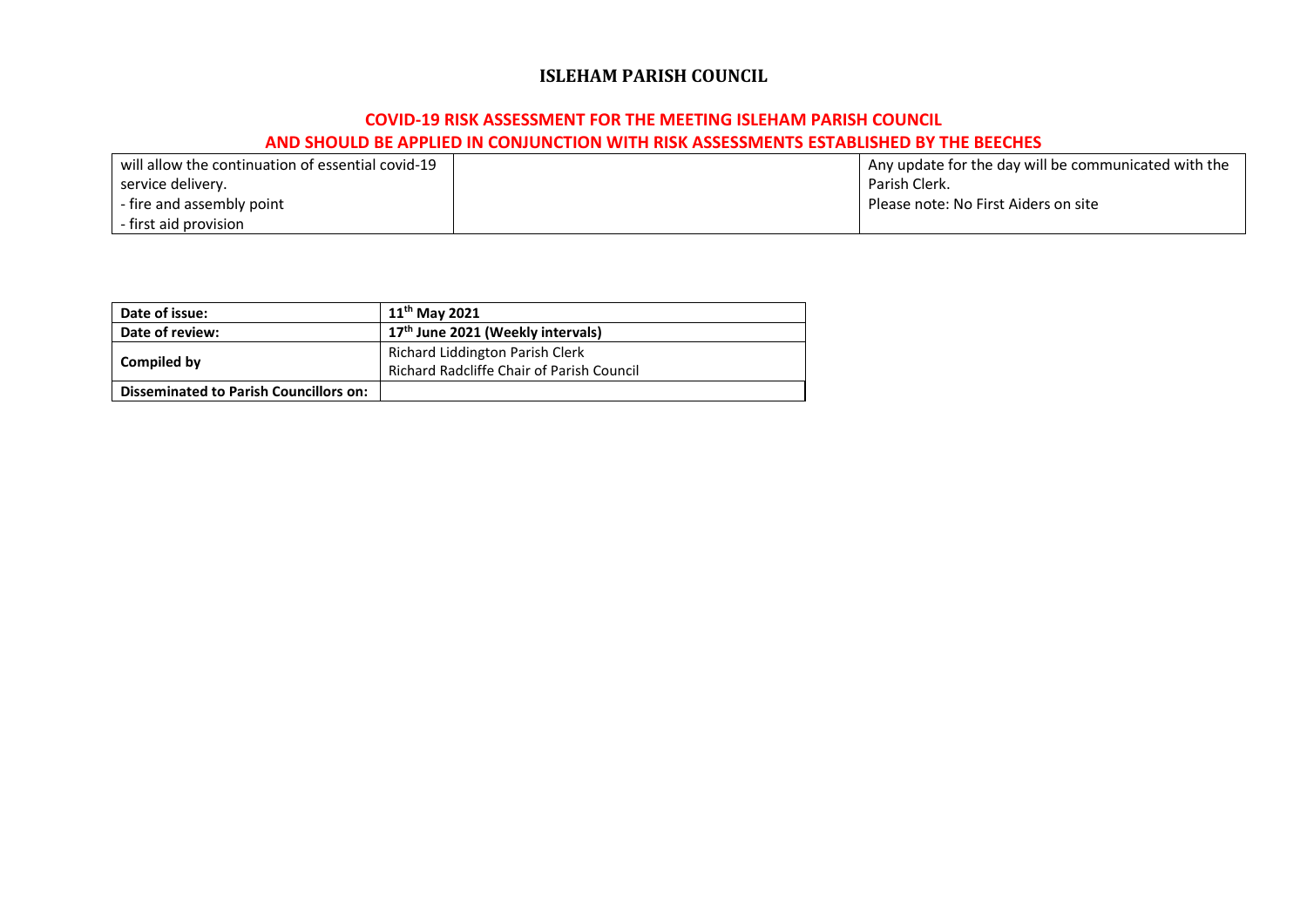## **COVID-19 RISK ASSESSMENT FOR THE MEETING ISLEHAM PARISH COUNCIL AND SHOULD BE APPLIED IN CONJUNCTION WITH RISK ASSESSMENTS ESTABLISHED BY THE BEECHES**

**Appendix 1: Access Arrangements & Meeting Room Layout MAIN HALL**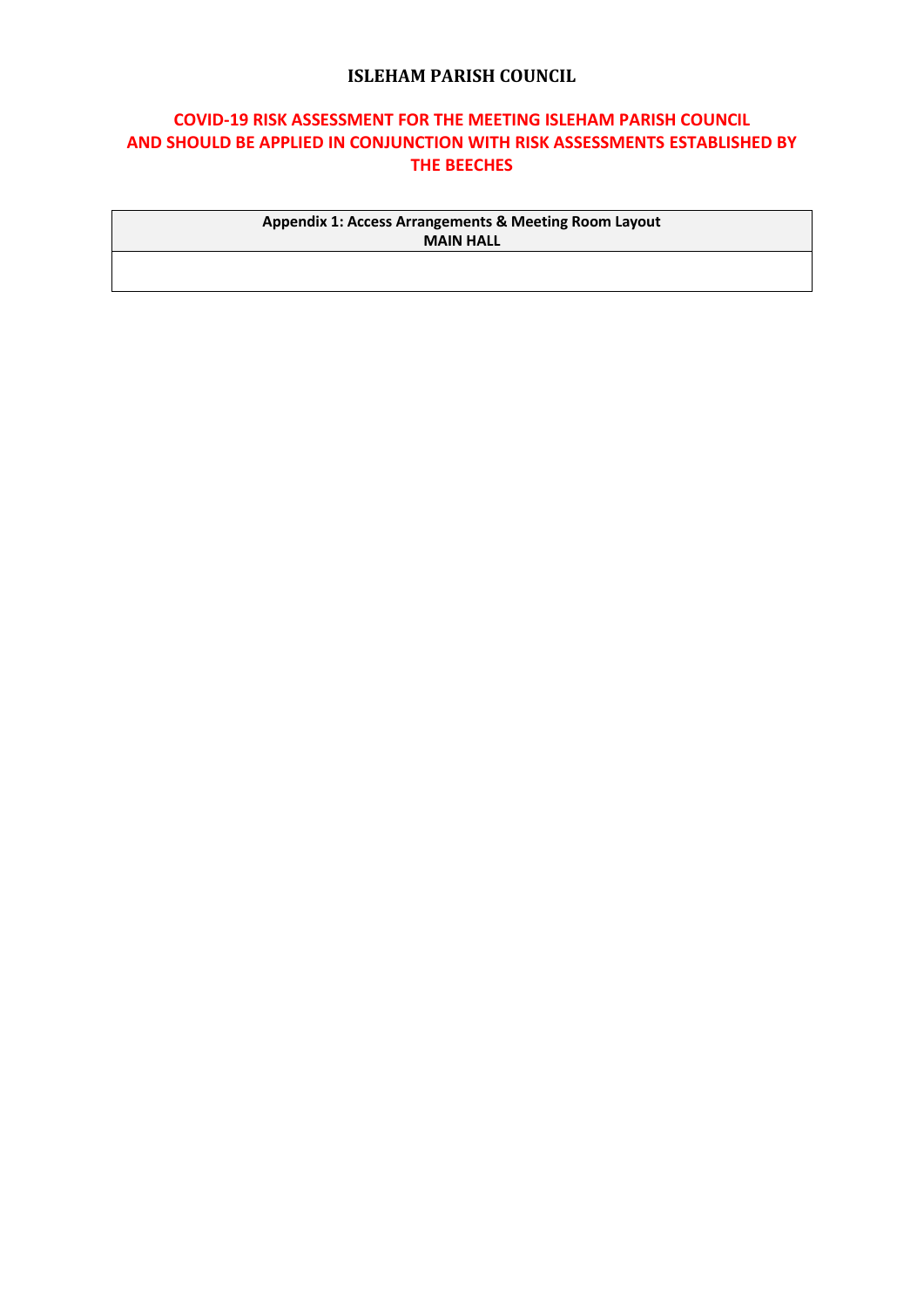